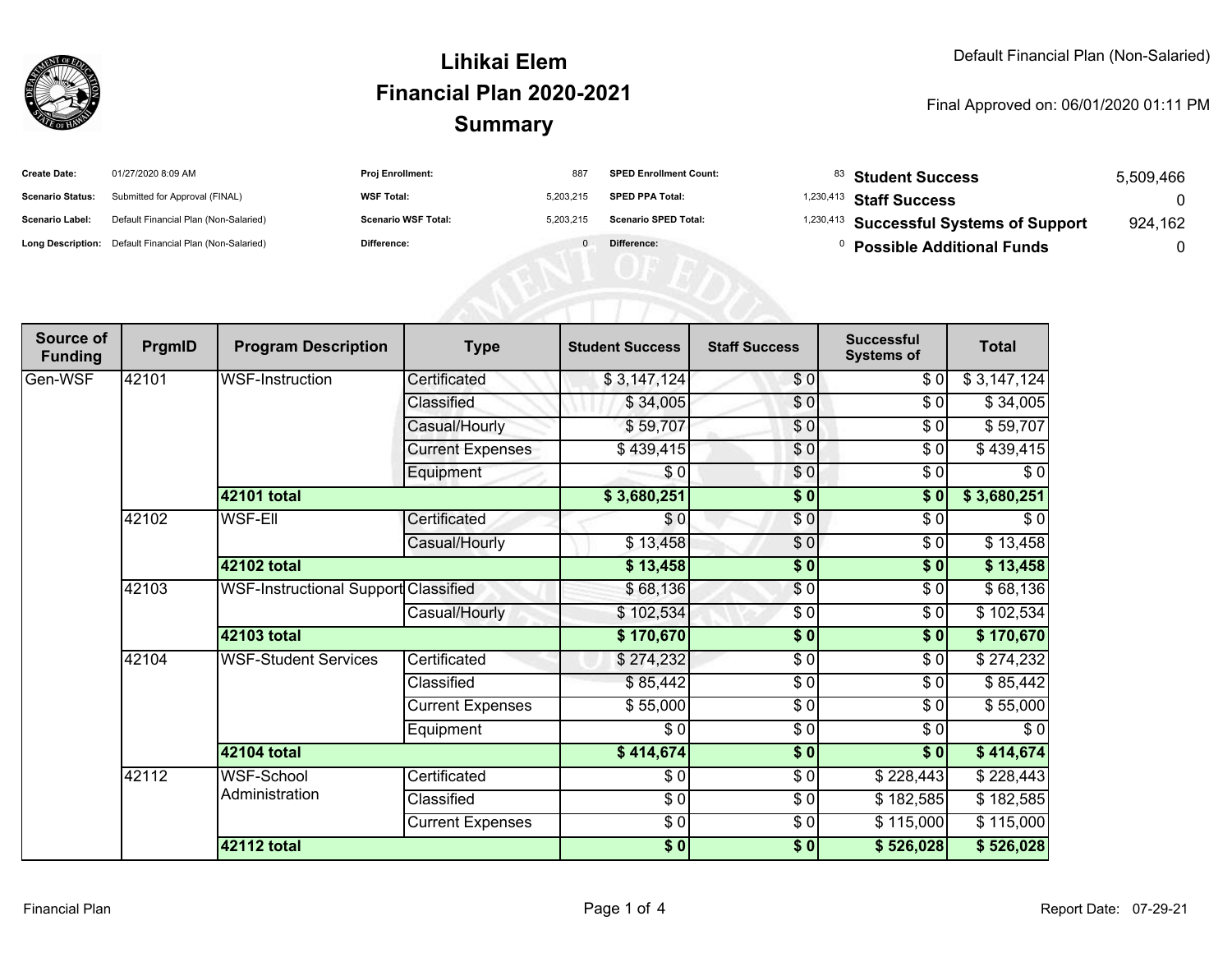

## **SummaryLihikai ElemFinancial Plan 2020-2021**

Final Approved on: 06/01/2020 01:11 PM

| <b>Source of</b><br><b>Funding</b> | PrgmID           | <b>Program Description</b>                     | <b>Type</b>             | <b>Student Success</b> | <b>Staff Success</b> | <b>Successful</b><br><b>Systems of</b> | <b>Total</b>     |            |
|------------------------------------|------------------|------------------------------------------------|-------------------------|------------------------|----------------------|----------------------------------------|------------------|------------|
| Gen-WSF                            | 42113            | <b>WSF-School Facility</b><br><b>Services</b>  | Classified              | $\overline{\$0}$       | $\overline{\$0}$     | \$213,655                              | \$213,655        |            |
|                                    |                  |                                                | Casual/Hourly           | $\overline{\$0}$       | $\overline{\$0}$     | \$0                                    | \$0              |            |
|                                    |                  |                                                | <b>Current Expenses</b> | $\overline{\$0}$       | $\overline{\$0}$     | \$159,479                              | \$159,479        |            |
|                                    |                  |                                                | Equipment               | \$0                    | $\sqrt{6}$           | \$25,000                               | \$25,000         |            |
|                                    |                  | <b>42113 total</b>                             |                         | $\overline{\$0}$       | $\overline{\$0}$     | \$398,134                              | \$398,134        |            |
|                                    | Gen-WSF          |                                                |                         | \$4,279,053            | $\overline{\$0}$     | \$924,162                              | \$5,203,215      |            |
| Gen-SPED                           | 17101            | SPED Ppa - Instruction                         | Certificated            | \$783,516              | \$0                  | \$0                                    | \$783,516        |            |
|                                    |                  |                                                | Classified              | \$441,892              | $\overline{\$0}$     | $\overline{30}$                        | \$441,892        |            |
|                                    |                  |                                                | Casual/Hourly           | \$5,002                | \$0                  | \$0                                    | \$5,002          |            |
|                                    |                  |                                                | <b>Current Expenses</b> | \$3                    | \$0                  | $\sqrt{6}$                             | $\overline{\$3}$ |            |
|                                    |                  | <b>17101 total</b>                             |                         | \$1,230,413            | $\overline{\$0}$     | $\overline{\$0}$                       | \$1,230,413      |            |
|                                    | 17131            | Special Education in<br><b>Regular Schools</b> | Certificated            | \$0                    | \$0                  | $\overline{\$0}$                       | $\overline{\$0}$ |            |
|                                    |                  |                                                | Classified              | \$0                    | \$0                  | $\overline{S}0$                        | $\overline{30}$  |            |
|                                    |                  | <b>17131 total</b>                             |                         | $\overline{\$0}$       | $\overline{\$0}$     | $\overline{\$0}$                       | $\overline{\$0}$ |            |
|                                    | <b>Gen-SPED</b>  |                                                |                         | \$1,230,413            | $\overline{\$0}$     | $\overline{\$0}$                       | \$1,230,413      |            |
| Gen-Categ                          | 16807            |                                                | <b>Hawaiian Studies</b> | Casual/Hourly          | \$0                  | $\sqrt{6}$                             | $\overline{\$0}$ | $\sqrt{6}$ |
|                                    |                  |                                                | <b>Current Expenses</b> | \$0                    | \$0                  | $\overline{\$0}$                       | $\sqrt{6}$       |            |
|                                    |                  | <b>16807 total</b>                             |                         | $\overline{\$0}$       | $\overline{\$0}$     | s <sub>0</sub>                         | $\overline{\$0}$ |            |
|                                    | <b>Gen-Categ</b> |                                                |                         | $\overline{\$0}$       | $\overline{\$0}$     | $\overline{\$0}$                       | $\overline{\$0}$ |            |
| Federal                            | 18085            | Essa Title III Language<br>Instruction         | Casual/Hourly           | \$0                    | $\overline{\$0}$     | $\overline{\$0}$                       | $\overline{60}$  |            |
|                                    |                  | <b>18085 total</b>                             |                         | $\overline{\$0}$       | $\overline{\$0}$     | $\overline{\$0}$                       | $\overline{\$0}$ |            |
|                                    | 18902            | <b>ESEA Title I-Schools</b>                    | <b>Current Expenses</b> | $\overline{\$0}$       | $\overline{\$0}$     | $\overline{\$0}$                       | $\overline{30}$  |            |
|                                    |                  |                                                | Equipment               | $\sqrt{6}$             | $\overline{\$0}$     | $\overline{\$0}$                       | $\overline{\$0}$ |            |
|                                    |                  | <b>18902 total</b>                             |                         | $\overline{\$}0$       | $\overline{\$0}$     | $\overline{\$0}$                       | $\overline{\$0}$ |            |
|                                    | 18935            | <b>ESEA Title I-Parent</b><br>Engagement       | <b>Current Expenses</b> | $\overline{\$0}$       | $\overline{\$0}$     | $\overline{\$0}$                       | $\overline{\$0}$ |            |
|                                    |                  | <b>18935 total</b>                             |                         | $\frac{1}{6}$          | $\overline{\bullet}$ | \$0                                    | $\overline{\$0}$ |            |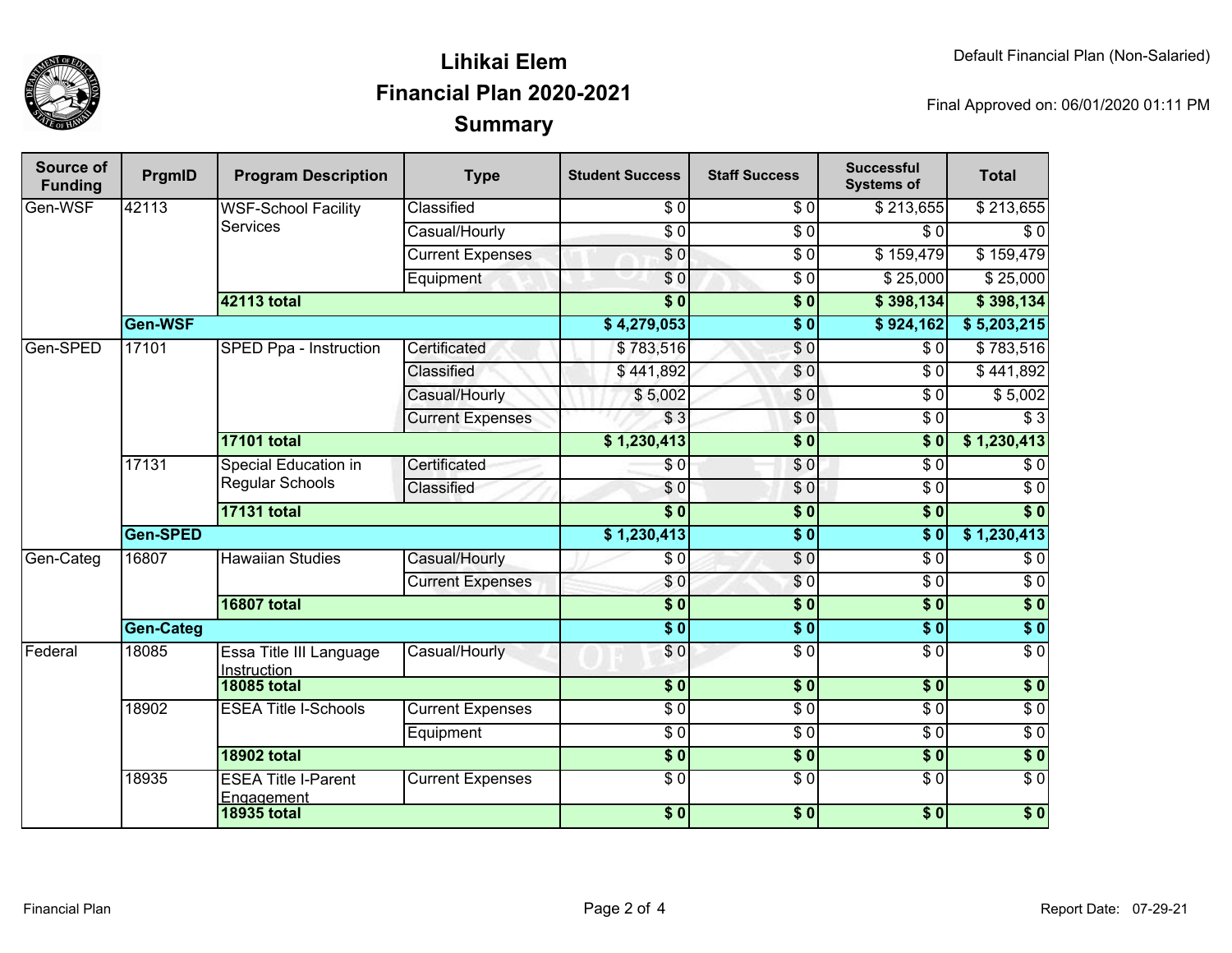

### **SummaryLihikai ElemFinancial Plan 2020-2021**

Final Approved on: 06/01/2020 01:11 PM

| Source of<br><b>Funding</b> | PrgmID            | <b>Program Description</b>                             | <b>Type</b>                  | <b>Student Success</b>   | <b>Staff Success</b> | <b>Successful</b><br><b>Systems of</b> | <b>Total</b>     |                  |
|-----------------------------|-------------------|--------------------------------------------------------|------------------------------|--------------------------|----------------------|----------------------------------------|------------------|------------------|
| Federal                     | 20657             | Essa Title IIa Targeted<br>Prof Dev                    | Casual/Hourly                | \$0                      | \$0                  | \$0                                    | \$0              |                  |
|                             |                   | <b>20657 total</b>                                     |                              | $\overline{\$0}$         | $\overline{\$0}$     | $\overline{\$0}$                       | $\overline{\$0}$ |                  |
|                             | 20659             | Essa Title IIa Prof Dev-<br><b>OCISS</b>               | Casual/Hourly                | $\overline{\$0}$         | $\overline{\$0}$     | $\overline{\$0}$                       | $\overline{\$0}$ |                  |
|                             |                   | <b>20659 total</b>                                     |                              | $\overline{\$0}$         | \$0                  | $\overline{\$0}$                       | $\sqrt{6}$       |                  |
|                             | 20697             | Essa Title IIa Prof Dev                                | Casual/Hourly                | \$0                      | \$0                  | $\overline{\$0}$                       | $\overline{\$0}$ |                  |
|                             |                   | <b>20697 total</b>                                     |                              | $\overline{\$0}$         | $\overline{\$0}$     | $\overline{\$0}$                       | \$0              |                  |
|                             | 20698             | Essa Title IIa Support<br>New Tchr & Prin              | Casual/Hourly                | \$0                      | \$0                  | $\overline{\$0}$                       | $\overline{\$0}$ |                  |
|                             |                   | <b>20698 total</b>                                     |                              | $\overline{\$0}$         | $\overline{\$0}$     | $\overline{\$0}$                       | $\overline{\$0}$ |                  |
|                             | 35913             | <b>Sch Prgm Food Services</b>                          | Classified                   | \$0                      | \$0                  | $\overline{\$0}$                       | $\sqrt{6}$       |                  |
|                             |                   |                                                        | Casual/Hourly                | $\sqrt{6}$               | \$0                  | $\overline{\$0}$                       | $\overline{\$0}$ |                  |
|                             |                   | <b>35913 total</b>                                     |                              | $\overline{\$0}$         | $\overline{\$0}$     | $\overline{\$0}$                       | $\overline{\$0}$ |                  |
|                             | 52003             | <b>ESEA Title I-Complex</b><br><b>Area Initiatives</b> | Casual/Hourly                | \$0                      | $\overline{30}$      | $\overline{\$0}$                       | $\overline{\$0}$ |                  |
|                             |                   | <b>52003 total</b>                                     |                              | $\overline{\textbf{50}}$ | \$0                  | \$0                                    | \$0              |                  |
|                             | <b>Federal</b>    |                                                        |                              | $\overline{\bullet}$     | $\overline{\$0}$     | $\overline{\$0}$                       | $\overline{\$0}$ |                  |
| Gen-Cent                    | 35163             |                                                        | <b>Food Services-General</b> | Classified               | \$0                  | \$0                                    | $\overline{\$0}$ | $\overline{\$0}$ |
|                             |                   | Fund                                                   | Casual/Hourly                | \$0                      | $\overline{\$0}$     | $\overline{\$0}$                       | $\overline{\$0}$ |                  |
|                             |                   | 35163 total                                            |                              | $\overline{\$0}$         | $\overline{\$0}$     | $\overline{\$0}$                       | $\overline{\$0}$ |                  |
|                             | <b>Gen-Cent</b>   |                                                        |                              | $\overline{\$0}$         | $\overline{\$0}$     | $\overline{\$0}$                       | $\overline{\$0}$ |                  |
| Special                     | 35304             | Food Services-Special<br>Fund                          | Casual/Hourly                | \$0                      | $\overline{\$0}$     | $\overline{\$0}$                       | $\overline{\$0}$ |                  |
|                             |                   |                                                        | <b>Current Expenses</b>      | $\overline{\$0}$         | $\overline{\$0}$     | $\overline{\$0}$                       | $\overline{\$0}$ |                  |
|                             |                   | 35304 total                                            |                              | $\overline{\$0}$         | $\overline{\$0}$     | $\overline{\$0}$                       | $\overline{\$0}$ |                  |
|                             | <b>Special</b>    |                                                        |                              | $\overline{\$0}$         | $\sqrt{6}$           | $\overline{\$0}$                       | $\overline{\$0}$ |                  |
| Inter Xfer                  | 16355             | <b>Driver and Traffic Safety</b><br>Education          | <b>Current Expenses</b>      | $\overline{\$0}$         | $\overline{\$0}$     | $\overline{\$0}$                       | $\overline{\$0}$ |                  |
|                             |                   | <b>16355 total</b>                                     |                              | $\overline{\$0}$         | $\overline{\$0}$     | $\overline{\$0}$                       | $\sqrt{6}$       |                  |
|                             | <b>Inter Xfer</b> |                                                        |                              | $\overline{\$0}$         | $\overline{\$0}$     | $\overline{\$0}$                       | $\overline{\$0}$ |                  |
| <b>Grand Total</b>          |                   |                                                        | \$5,509,466                  | $\overline{\$0}$         | \$924,162            | \$6,433,628                            |                  |                  |